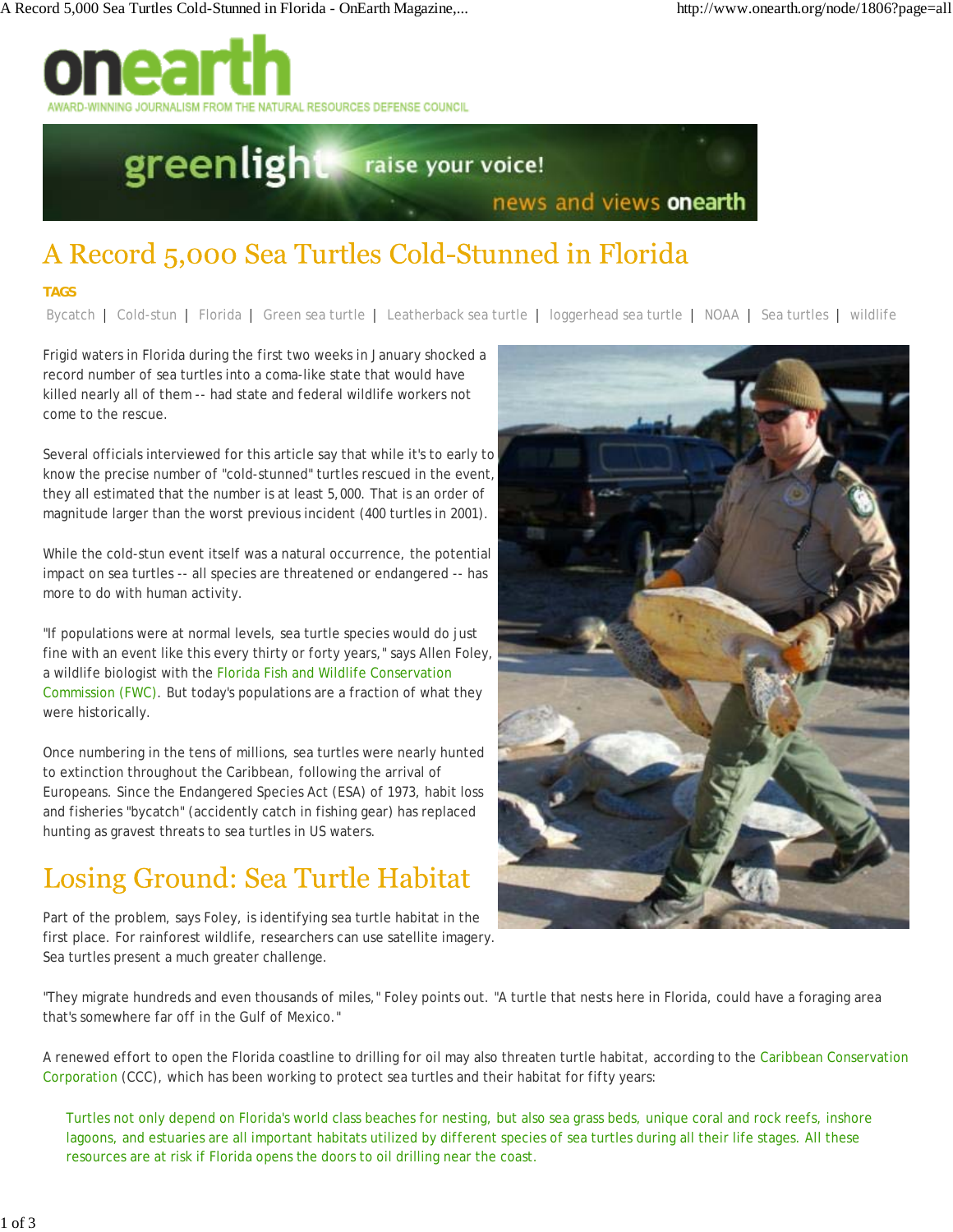### **Net Losses**

Most of the cold-stuned turtles were from the species commonly called the green sea turtle. Their numbers have been trending upwards for several years due to conservation efforts. For the loggerhead turtle, however, the trend has been in the opposite direction: a dramatic loss that troubles sea turtle biologist Anne Meylan, who during an interview, referred to the chart below.



After peaking in the mid-1990s, the number of loggerhead nests recorded on Florida beaches has been cut in half. This decline is significant for the species worldwide, since Florida is one of only two major nesting sites for loggerheads on the planet (the other site is in Oman).

"We don't really know what accounts for the decline," says Meylan, who is Research Administrator for the FWC. "But fisheries bycatch seems the most likely explanation from what we do know at this time."

### A (Possible) Major Step

Just as the cold-stunning event was starting in Florida, a possible major step in sea turtle conservation was taking place on the opposite side of the country. The National Oceanic and Atmospheric Administration (NOAA) proposed designating 70,000 square miles of the Pacific ocean off the coasts of California, Oregon and Washington as "critical habitat" for the largest of all sea turtles, the leatherback.

The proposal is open for public comment through March 5. If accepted, the rule would create the first marine critical habitat area in waters off the continental United States to protect sea turtles.

But even while welcoming the proposal, some biologists and environmental groups are saying that the designation doesn't go far enough.

Simply designating an area as "critical habitat" doesn't, in itself, exclude the kind of commercial fishing that has played a leading role in driving the leatherback to the edge of extinction (the population has been reduced by 90 percent.)

The Sea Turtle Restoration Project (STRP) recently started a petition calling on NOAA to include language that addresses the bycatch mortality. It begins:

"I urge NOAA to strengthen it by addressing the threats from commercial

fisheries, especially longline fishing and drift-gill net fishing, both of which are deadly to sea turtles. Derelict gear from both these fisheries also directly impact habitat when leatherbacks become entangled, drown, or are seriously injured. These threats are direct and also impede safe passage for the species during their migration."

### Longlines May be the Problem

In Florida, too, there is action to force the government to close down longline fishing in areas that may be critical habitat for loggerheads -- albeit undesignated as such. The CCC filed a law suit in December charging that the National Marine Fisheries Service